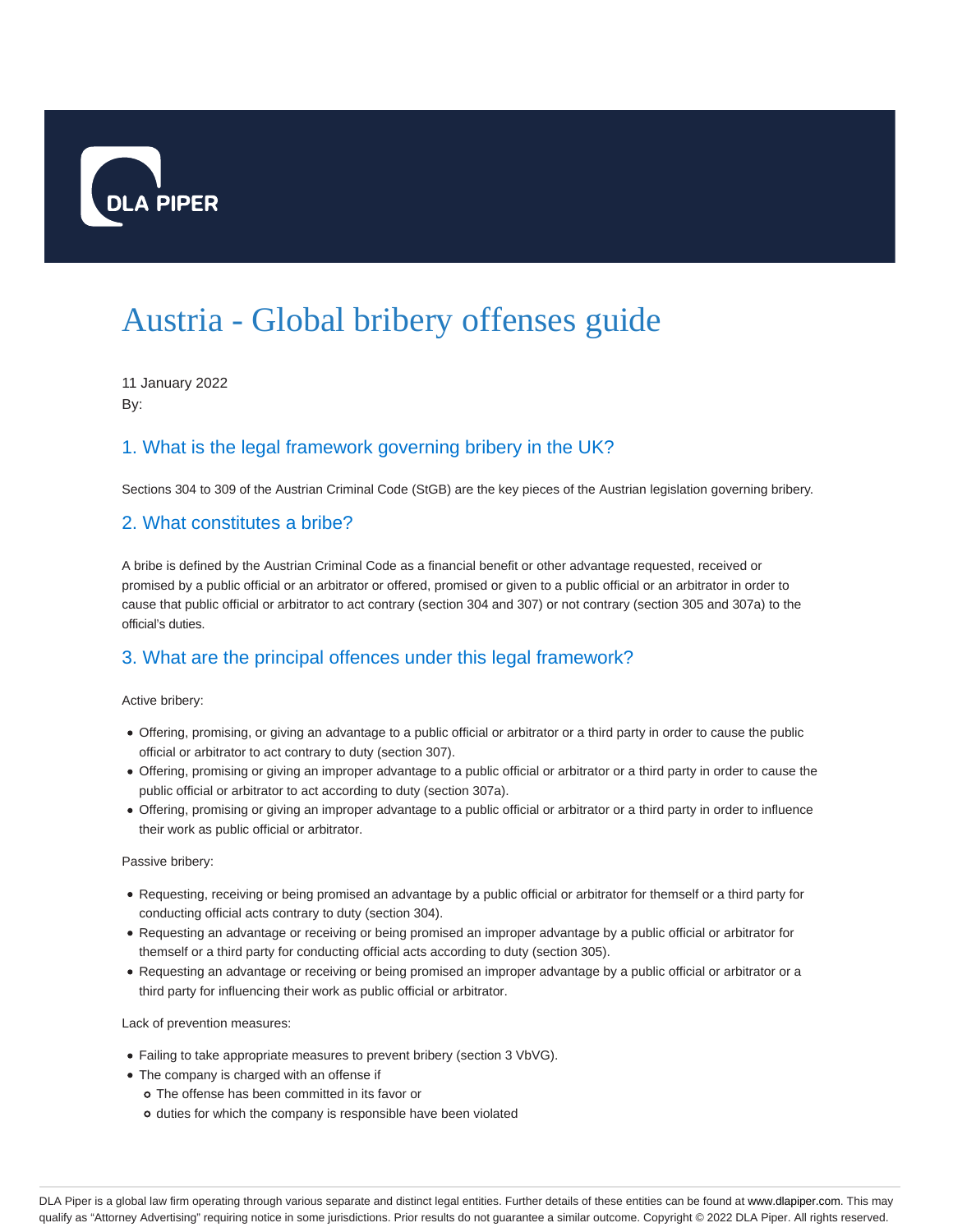- For offenses committed by a decision-maker, the company is responsible if the decision-maker has committed an unlawful and culpable act.
- The company is responsible for criminal offenses committed by employees if
	- Employees have acted unlawfully; the company is only responsible for a deliberate offense if the employee has acted deliberately. For an offense which presupposes negligent action, only if the employee has disregarded the care required by the circumstances.
	- The commitment of the offense was substantially facilitated by the fact that the decisions-makers failed to exercise due and reasonable care, in particular by failing to take essential technical, organizational or personnel measures to prevent such acts.

#### 4. What is the jurisdictional reach of the legal framework?

For bribery offenses the Austrian authorities may take jurisdiction where any act or omission which forms part of the offense takes place in Austria, or if the offender is an Austrian citizen or the bribe was committed in favor of an Austrian public official or arbitrator.

#### 5. Who may be liable for bribery? (public officials, private individuals, legal entities etc.)

Private individuals, public officials and arbitrators can be prosecuted for bribery offenses.

A company can be held liable under the Company's Criminal Liability Act (VbVG).

A company or legal entity may be liable for bribery under section 3 VbVG, if the bribery was committed by a managing director or any other person entitled to act on behalf of the company and if the bribery was for the benefit of the company.

If a person who is not entitled to act on behalf of the company commits bribery for the benefit of the company, the company is only liable if there was an organizational fault enabling the bribery (e.g. missing compliance management system).

#### 6. Can a parent company be liable for its subsidiary's involvement in bribery?

No.

#### 7. Are facilitation payments (i.e. small payments to speed up routine governmental action) considered bribes?

Yes, provided they meet the criteria as an improper advantage, facilitation payments are considered bribery, no matter how small the amount. Advantages that are local customs and of insignificant value are allowed. The same applies to advantages given during an event, if the participation of the public official is factually justified.

#### 8. Does the legal framework restrict political and charitable contributions?

A political or charitable contribution could be considered a bribe if it meets the criteria described in this note.

Charitable contributions are allowed if the public official or arbitrator has no influence over how the contributions are spent.

#### 9. Does the legal framework place restrictions on corporate hospitality?

Yes, corporate hospitality is strictly restricted for public officials. Hospitality is only allowed during events if the participation of the public official is factually justified and also given to all other participants.

#### 10. Are there any defenses for bribery offences?

It is a defense for a company or legal entity charged with the offense of failing to prevent bribery under section 3 VbVG to